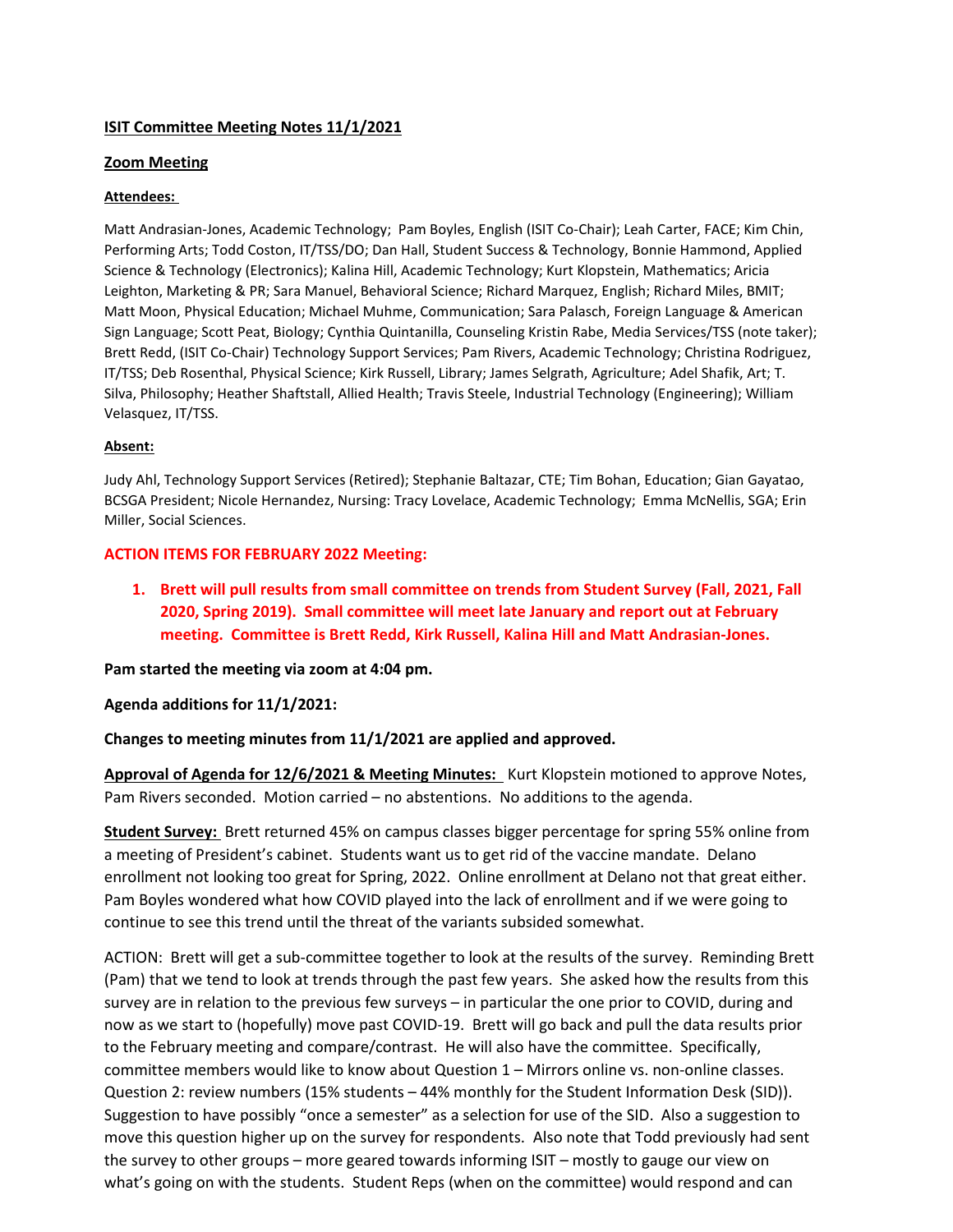also utilize the data to help inform decisions. Brett volunteered for the small committee to look at trends for the February meeting, followed by Kirk Russell, Kalina Hill and Matt Andrasian-Jones. Brett will set up a small meeting near the end of January to discuss trends and report out at February meeting.

#### **DEBRIEF ON ISIT PRIORITZATION PROCESS: RECAP of November 29, 2021 ISIT TECHNOLOGY**

**REQUESTS**: Brett, Israel and Kristin met to discuss all 42 requests and determine if HEERF Funding could be used or if alternatively, the request could be handled as a work-order. From those 42 requests about half were resolved with either option. Question from committee – could the requests be bumped up earlier in the program review process? Sure, this could happen – most will get their resource request documents in the Spring semester, 2021 – leaving ample time to get their requests submitted. Another suggestion was that presenters either do a video or come speak to their request in person – but not both. Deb R. thought the process went smoothly, but was more focused on marking off of her scoring sheet, those areas that were already funded and not needing to be voted for. It is our hope in the future, that those do not make the list of requests for the final review/presentation. Kristin suggested to schedule the presenters an actual presentation time – not just have a first come, first served. Overall, most thought the November 29<sup>th</sup>, 2021 presentation day went smoothly. William suggested there'd be a way that the committee would understand if a request had been made multiple times in the past – and not funded. Kalina offered props to Kristin and Brett/HEERF Funding for aligning the list with tickets and funding. Pam did point out to all that even though a request is prioritized at number one, it still may not get funded – based on the parameters surrounding the future funding source (grant/etc.).

**Academic Technology General Updates:** Pamela Rivers brought up the plan for Spring semester Flex week. Pam will have a schedule out by the end of flex week with all updated classes. Please take a moment before leaving for break and review.

Flex week sign up: [https://docs.google.com/forms/d/e/1FAIpQLSeYD2Ud2gl1gpc82KR-](https://docs.google.com/forms/d/e/1FAIpQLSeYD2Ud2gl1gpc82KR-Ln9v7He48DGfE1rvrFPpL-bpqD-eYw/viewform?usp=sf_link)[Ln9v7He48DGfE1rvrFPpL-bpqD-eYw/viewform?usp=sf\\_link](https://docs.google.com/forms/d/e/1FAIpQLSeYD2Ud2gl1gpc82KR-Ln9v7He48DGfE1rvrFPpL-bpqD-eYw/viewform?usp=sf_link)

Links to Videos:

Pedagogy in Practice Playlist: <https://youtube.com/playlist?list=PLuiUigit4UWKP8dOmRWgt77SkKW0o97-5>

Accessibility Playlist [https://youtube.com/playlist?list=PLuiUigit4UWJy\\_QfXrqQnSOx9dGYlPRls](https://youtube.com/playlist?list=PLuiUigit4UWJy_QfXrqQnSOx9dGYlPRls)

Academic Technology YouTube Channel <https://www.youtube.com/channel/UCOg9m3R4oJa9mvv6GPsRwnw>

**Student Success Technology/Student Help Information Desk:** Dan Hall shared the information about the three student portals that were demonstrated and participants could review. Here are the actual demos for you to review when you have an opportunity. Any feedback you have, Dan would love to hear – please email him.

Here are the recordings of the demos for the Path, or Pathify, student portal and the Unifyed student portal.